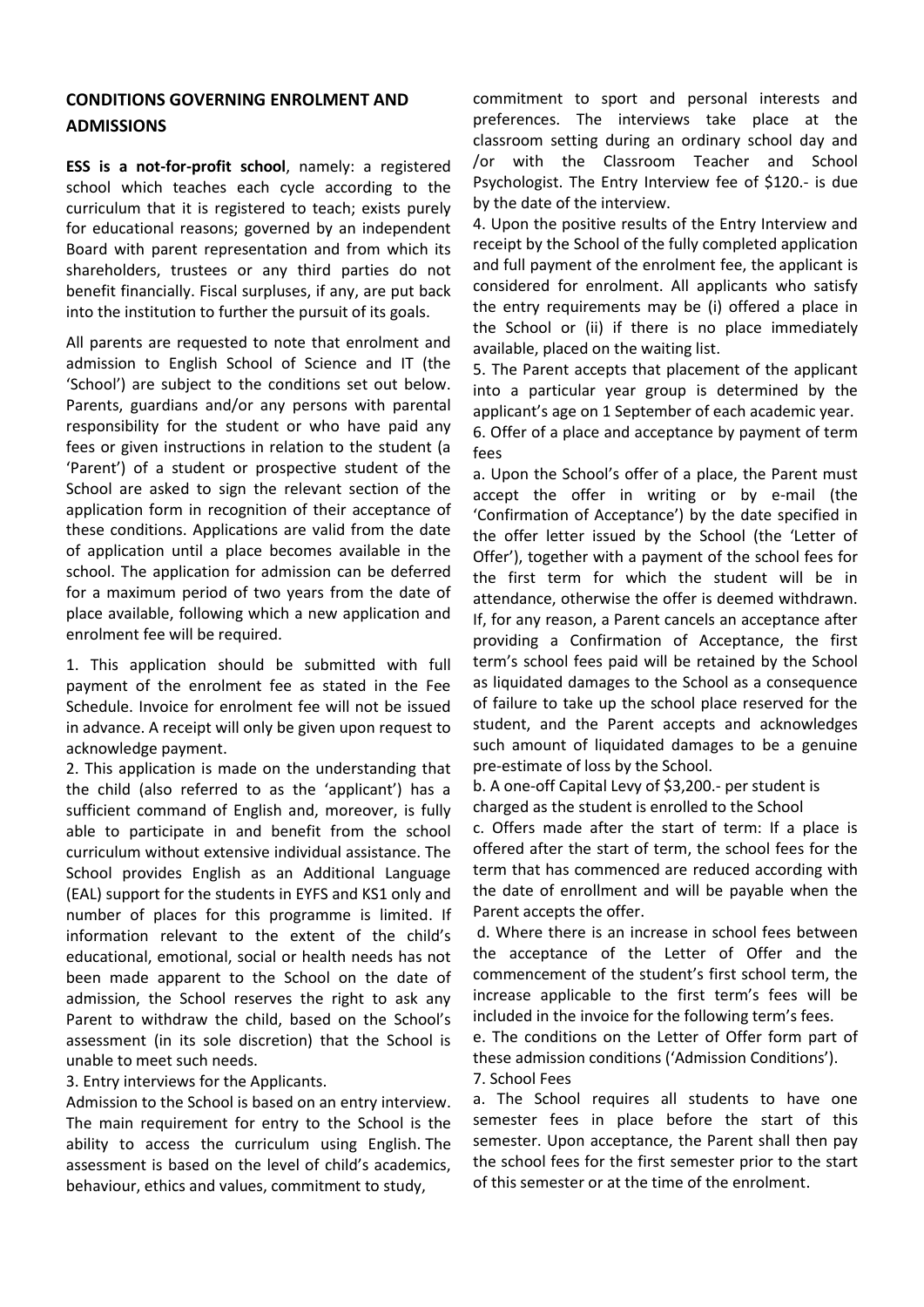Generally, each semester school fees shall be paid prior to the start of the semester and this is further illustrated below:

• School fees for Semester 2 are billed and payable by October 28th;

• School fees for Semester 3 are billed and payable by January, 27th;

• School fees for Semester 4 are billed and payable by April, 07; and

• School fees for Semester 1 (at the prevailing rate) of the following academic year, are billed and payable prior to June, 15th.

b. In the event that school fees for Semester 1 of the following academic year are billed before announcement of the revision of school fees, the additional school fees applicable will be included in the invoice for the following semester's fees.

c. Parents undertake to pay school fees by the due date as stipulated by the School and to pay such increased fees from time to time.

School fees do not include external examination fees and Parents agree to pay such fees for those examinations in which a student is entered.

d. School fees are calculated on an annual basis and split equally into 4 invoices, each in relation to one of the School's four academic semesters.

For students in examination years 11, 12 and 13, the School will not accept the withdrawal for semesters 3 or 4. Should a student withdraw from the School for semesters 3 or 4, they will not be entitled to sit for the end of year exams at the School.

e. Fees shall be the responsibility of each person who has signed the Contract, given a Confirmation of Acceptance, or any person who has parental responsibility for the student or has paid any fees or given instructions in relation to the student. The School may withhold any information or property while fees are unpaid. An agreement with a third party to pay any fees or any sum due to the School shall not release Parents from any liability. The School reserves the right to refuse a payment from a third party if a written supplementary agreement is not concluded and signed by all three parties.

f. Late Payment of School Fees

The School will impose a 5% late payment fee for fees not paid by stipulated due date.

g. Automatic withdrawal upon non-payment of fees

A student will be deemed withdrawn from the School without notice if fees for the following semester remain unpaid by the published withdrawal deadline for the current semester in session.

8. Basis for the Refund of the Enrolment Fee:

a. Enrolment fee is a one-off payment required at Application.

b. A portion of the enrolment fee (currently equivalent to 30%) will be retained and the balance will be refunded in the following circumstances: (i) if the application is withdrawn by written notice before a place has been offered; or

(ii) if the School has given written notice to the applicant that it will not be prepared to offer a place to the applicant.

c. The entire enrolment fee is nonrefundable where a place is offered to the applicant but not taken up irrespective of whether an offer is accepted or not.

9. Withdrawal: A child may withdraw from the School by giving a written notice of withdrawal.

Notice of Withdrawal.

To refund the advance fees the School must receive the written notice of withdrawal two months prior to the planned date of withdrawal. The deadline is stated on the school's website, and is also deemed to be the withdrawal deadline (the 'Withdrawal Deadline').

10. Basis of Refund of Advance Fees

a. Return of the Advance Fees (without interest) less any amounts which are due and payable.

Where written notice of withdrawal is given by the Withdrawal Deadline and withdrawal is to take effect on either the last day of a half-semester or the last day of a full-semester, the Advance Fees, less any amounts which are due and payable to the School, will be returned in full (without interest).

b. Retention of the Advance Fees (without interest)

(i) In circumstances where written notice of withdrawal is not given in accordance with the Withdrawal Deadline, the School shall be entitled to retain a proportion of the Advance Fees paid in accordance with the provisions herein, and the Parent accepts and acknowledges such amount thereunder retained to be a genuine pre-estimate of loss by the School

(ii) Retention of 100% of the Advance Fees

Where written notice of withdrawal is given after the first school day of the semester in session, or where a student fails to start a new semester and no written notice of withdrawal has been given by the start of a new semester, 100% of the Advance Fees will be forfeited in lieu of notice as liquidated damages to the School as a consequence of the failure by the Parent to give a written notice of withdrawal in accordance with the School's requirements.

c. The refund of all or any part of the Advance Fees will be made as soon as practicable after it has become due to the individual(s), company or organisation by whom it was paid to the School, unless that party notifies the School in writing that the refund is to be made to a named Parent of the child or to that Parent's representative.